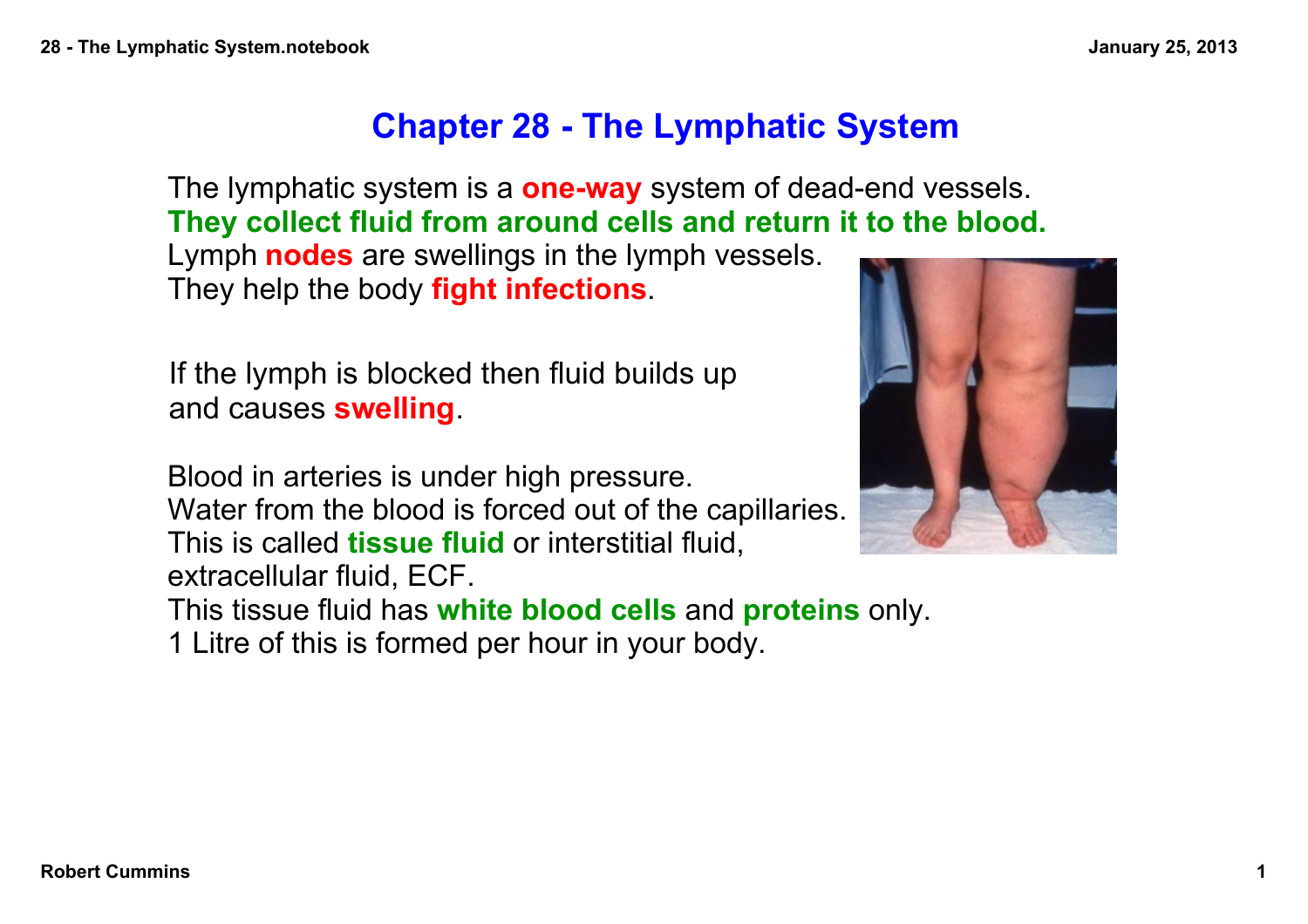

There are two main vessels, the **thoracic duct** on the left and the right **lymphatic duct**. These ducts empty into the bloodstream at the subclavian veins under the collar bones.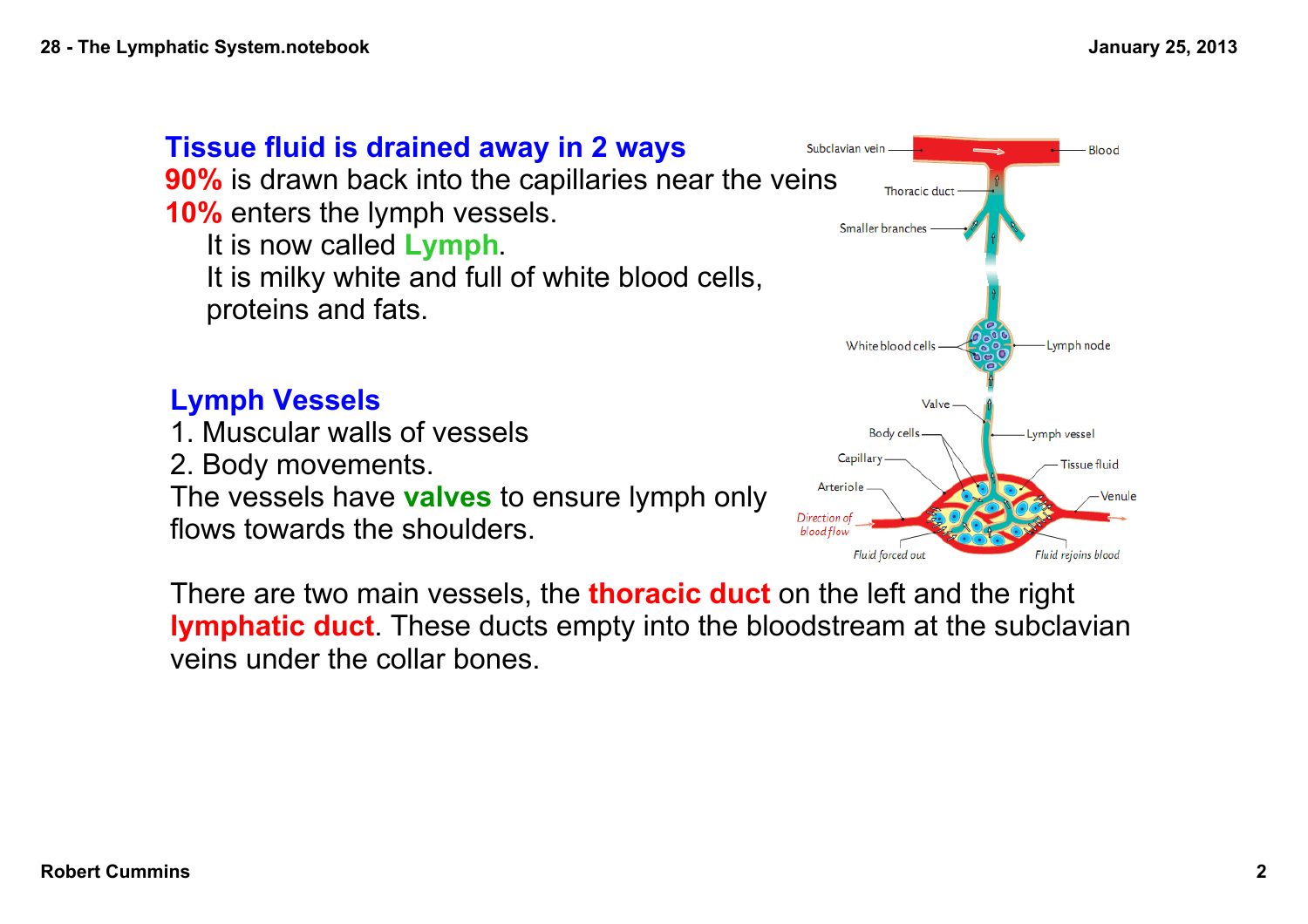## **Lymph Nodes**

These are **swellings** on the lymph vessels. They contain large number of white blood cells (lymphocytes) which fight infections. The nodes are in groups that form glands. These glands are found in the tonsils, neck, armpits, groin etc.

## **The nodes fight infection by**

- 1. **Filtering bacteria** from the lymph
- 2. **Maturing lymphocytes** and storing them.

Some of these engulf bacteria and others

make antibodies.